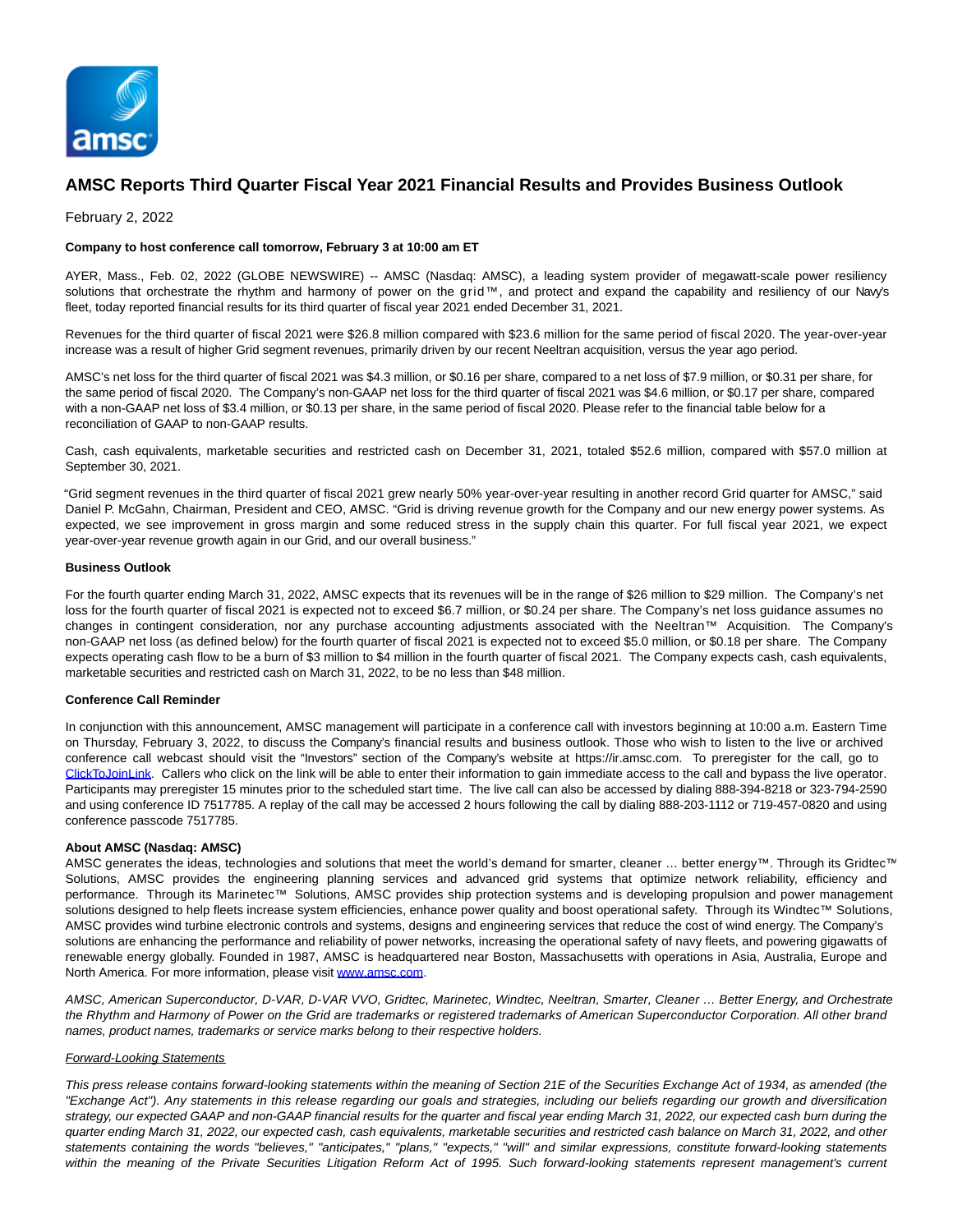expectations and are inherently uncertain. There are a number of important factors that could materially impact the value of our common stock or cause actual results to differ materially from those indicated by such forward-looking statements. These important factors include, but are not limited to: We have a history of operating losses, which may continue in the future. Our operating results may fluctuate significantly from quarter to quarter and may fall below expectations in any particular fiscal quarter; We have a history of negative operating cash flows, and we may require additional financing in the future, which may not be available to us; We may be required to issue performance bonds or provide letters of credit, which restricts our ability to access any cash used as collateral for the bonds or letters of credit; Changes in exchange rates could adversely affect our results of operations; If we fail to maintain proper and effective internal control over financial reporting, our ability to produce accurate and timely financial statements could be impaired and may lead investors and other users to lose confidence in our financial data; We may not realize all of the sales expected from our backlog of orders and contracts; Our contracts with the U.S. government are subject to audit, modification or termination by the U.S. government and include certain other provisions in favor of the government. The continued funding of such contracts remains subject to annual congressional appropriation, which, if not approved, could reduce our revenue and lower or eliminate our profit; The COVID-19 pandemic could adversely impact our business, financial condition and results of operations; Changes in U.S. government defense spending could negatively impact our financial position, results of operations, liquidity and overall business; We rely upon third-party suppliers for the components and subassemblies of many of our Grid and Wind products, making us vulnerable to supply shortages and price fluctuations, which could harm our business; Uncertainty surrounding our prospects and financial condition may have an adverse effect on our customer and supplier relationships; We may experience difficulties re-establishing our HTS wire production capability in our Ayer, Massachusetts facility; Our success is dependent upon attracting and retaining qualified personnel and our inability to do so could significantly damage our business and prospects; Historically, a significant portion of our revenues have been derived from a single customer and if this customer's business is negatively affected, it could adversely impact our business; Our success in addressing the wind energy market is dependent on the manufacturers that license our designs; Our business and operations would be adversely impacted in the event of a failure or security breach of our information technology infrastructure; Failure to comply with evolving data privacy and data protection laws and regulations or to otherwise protect personal data, may adversely impact our business and financial results; Many of our revenue opportunities are dependent upon subcontractors and other business collaborators; If we fail to implement our business strategy successfully, our financial performance could be harmed; Problems with product quality or product performance may cause us to incur warranty expenses and may damage our market reputation and prevent us from achieving increased sales and market share; Many of our customers outside of the United States may be either directly or indirectly related to governmental entities, and we could be adversely affected by violations of the United States Foreign Corrupt Practices Act and similar worldwide anti-bribery laws outside the United States; We have had limited success marketing and selling our superconductor products and system-level solutions, and our failure to more broadly market and sell our products and solutions could lower our revenue and cash flow; We may acquire additional complementary businesses or technologies, which may require us to incur substantial costs for which we may never realize the anticipated benefits; Our success depends upon the commercial adoption of the REG system, which is currently limited, and a widespread commercial market for our products may not develop; Adverse changes in domestic and global economic conditions could adversely affect our operating results; We have operations in, and depend on sales in, emerging markets, including India, and global conditions could negatively affect our operating results or limit our ability to expand our operations outside of these markets. Changes in India's political, social, regulatory and economic environment may affect our financial performance; Our products face competition, which could limit our ability to acquire or retain customers; Our international operations are subject to risks that we do not face in the United States, which could have an adverse effect on our operating results; Growth of the wind energy market depends largely on the availability and size of government subsidies, economic incentives and legislative programs designed to support the growth of wind energy; Lower prices for other fuel sources may reduce the demand for wind energy development, which could have a material adverse effect on our ability to grow our Wind business; We may be unable to adequately prevent disclosure of trade secrets and other proprietary information; Our patents may not provide meaningful protection for our technology, which could result in us losing some or all of our market position; We face risks related to our intellectual property; We face risks related to our technologies; We face risks related to our legal proceedings; We face risks related to our common stock; and the important factors discussed under the caption "Risk Factors" in Part 1. Item 1A of our Form 10-K for the fiscal year ended March 31, 2021, as updated by our Form 10-Q for the quarter ended December 31, 2021 and our other reports filed with the SEC. These important factors, among others, could cause actual results to differ materially from those indicated by forward-looking statements made herein and presented elsewhere by management from time to time. Any such forward-looking statements represent management's estimates as of the date of this press release. While we may elect to update such forward-looking statements at some point in the future, we disclaim any obligation to do so, even if subsequent events cause our views to change. These forward-looking statements should not be relied upon as representing our views as of any date subsequent to the date of this press release.

#### **UNAUDITED CONSOLIDATED STATEMENTS OF OPERATIONS (In thousands, except per share data)**

|                                                  |      | <b>Three Months Ended</b><br>December 31, |   |        | <b>Nine Months Ended</b><br>December 31, |          |    |        |  |
|--------------------------------------------------|------|-------------------------------------------|---|--------|------------------------------------------|----------|----|--------|--|
|                                                  | 2021 |                                           |   | 2020   |                                          | 2021     |    | 2020   |  |
| Revenues                                         |      |                                           |   |        |                                          |          |    |        |  |
| Grid                                             | \$   | 25,050                                    | S | 17,086 | \$                                       | 73,169   | \$ | 51,149 |  |
| Wind                                             |      | 1,749                                     |   | 6,546  |                                          | 6,957    |    | 14,812 |  |
| Total revenues                                   |      | 26,799                                    |   | 23,632 |                                          | 80,126   |    | 65,961 |  |
| Cost of revenues                                 |      | 23,227                                    |   | 19,676 |                                          | 69,925   |    | 51,444 |  |
| Gross margin                                     |      | 3,572                                     |   | 3,956  |                                          | 10,201   |    | 14,517 |  |
| Operating expenses:                              |      |                                           |   |        |                                          |          |    |        |  |
| Research and development                         |      | 2,657                                     |   | 3,029  |                                          | 8,368    |    | 8,248  |  |
| Selling, general and administrative              |      | 6,777                                     |   | 7,085  |                                          | 20,615   |    | 18,609 |  |
| Amortization of acquisition-related intangibles  |      | 628                                       |   | 360    |                                          | 1,840    |    | 601    |  |
| Change in fair value of contingent consideration |      | (2, 110)                                  |   | 2,740  |                                          | (4, 440) |    | 2,740  |  |
| Total operating expenses                         |      | 7,952                                     |   | 13,214 |                                          | 26,383   |    | 30,198 |  |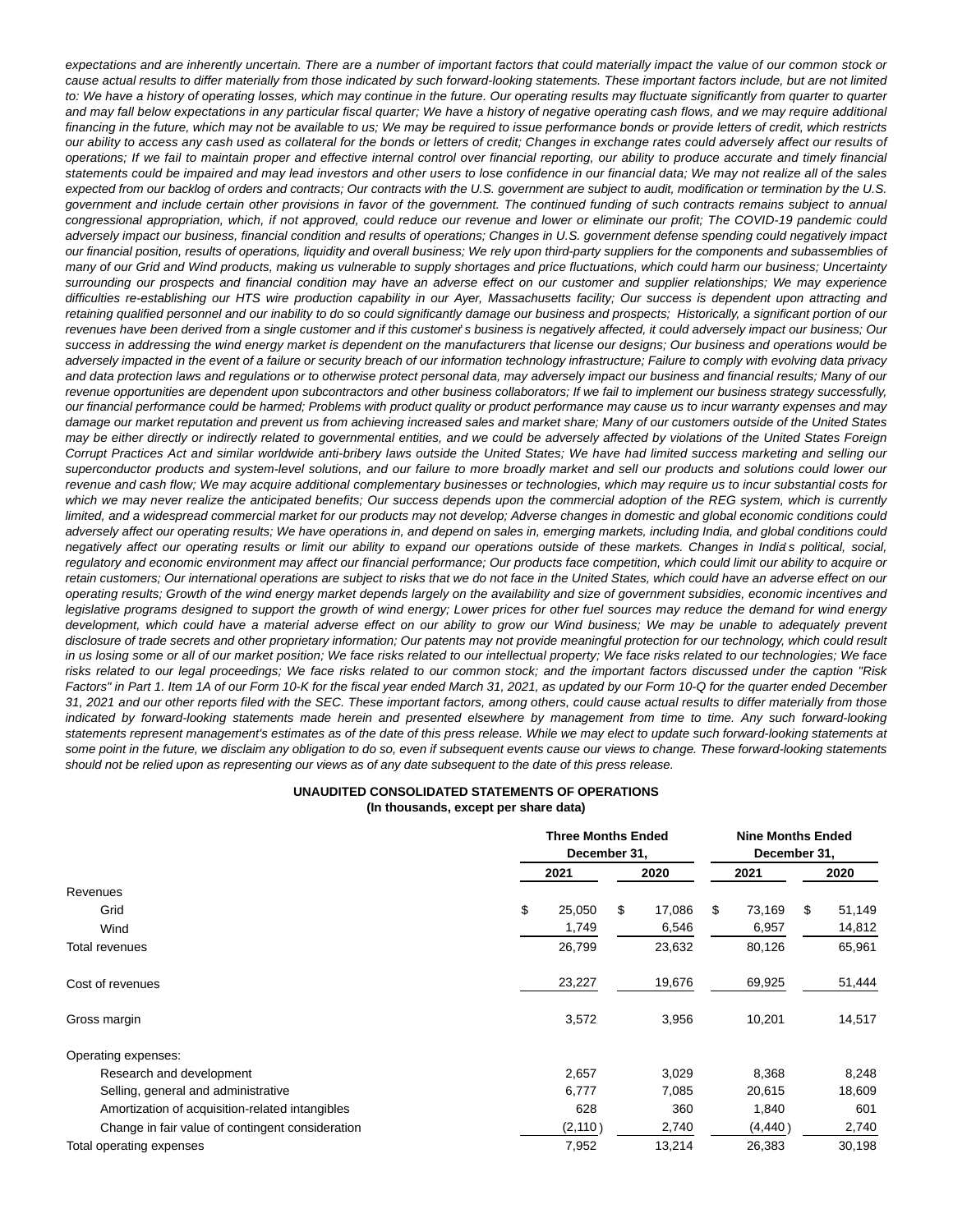| (4,380)  | (9,258)  | (16, 182)       | (15,681)       |
|----------|----------|-----------------|----------------|
| 12       | 53       | 68              | 373            |
| 45       | (274)    |                 | (920)          |
| (4,323)  | (9, 479) | (16, 107)       | (16, 228)      |
|          | (1,546)  | (1,946)         | (1, 166)       |
| (4, 324) | (7, 933) | (14, 161)<br>\$ | (15,062)<br>\$ |
|          |          |                 |                |
| (0.16)   | (0.31)   | (0.52)<br>S     | (0.65)         |
| (0.16)   | (0.31)   | (0.52)<br>\$    | (0.65)         |
|          |          |                 |                |
| 27,352   | 25,470   | 27,145          | 23,011         |
| 27,352   | 25,470   | 27,145          | 23,011         |
|          |          |                 |                |

# **UNAUDITED CONSOLIDATED BALANCE SHEET**

**(In thousands, except per share data)**

|                                             | December 31, 2021 | March 31, 2021 |  |  |
|---------------------------------------------|-------------------|----------------|--|--|
| <b>ASSETS</b>                               |                   |                |  |  |
| Current assets:                             |                   |                |  |  |
| Cash and cash equivalents                   | \$<br>43,887      | 67,814<br>\$   |  |  |
| Marketable securities                       |                   | 5,140          |  |  |
| Accounts receivable, net                    | 21,049            | 13,267         |  |  |
| Inventory, net                              | 20,942            | 13,306         |  |  |
| Prepaid expenses and other current assets   | 6,404             | 3,546          |  |  |
| Restricted cash                             | 2,651             | 2,157          |  |  |
| Total current assets                        | 94,933            | 105,230        |  |  |
| Property, plant and equipment, net          | 14,118            | 8,997          |  |  |
| Intangibles, net                            | 11,955            | 9,153          |  |  |
| Right-of-use assets                         | 3,408             | 3,747          |  |  |
| Goodwill                                    | 43,471            | 34,634         |  |  |
| Restricted cash                             | 6,018             | 5,568          |  |  |
| Deferred tax assets                         | 1,030             | 1,223          |  |  |
| Other assets                                | 363               | 314            |  |  |
| <b>Total assets</b>                         | \$<br>175,296     | 168,866<br>\$  |  |  |
| <b>LIABILITIES AND STOCKHOLDERS' EQUITY</b> |                   |                |  |  |
| Current liabilities:                        |                   |                |  |  |
| Accounts payable and accrued expenses       | \$<br>24,332      | \$<br>19,810   |  |  |
| Lease liability, current portion            | 701               | 612            |  |  |
| Debt, current portion                       | 72                |                |  |  |
| Contingent consideration                    | 2,610             | 7,050          |  |  |
| Deferred revenue, current portion           | 24,112            | 13,266         |  |  |
| <b>Total current liabilities</b>            | 51,827            | 40,738         |  |  |
| Deferred revenue, long term portion         | 7,366             | 7,991          |  |  |
| Lease liability, long term portion          | 2,842             | 3,246          |  |  |
| Deferred tax liabilities                    | 89                | 274            |  |  |
| Debt, long-term portion                     | 113               |                |  |  |
| Other liabilities                           | 24                | 25             |  |  |
| <b>Total liabilities</b>                    | 62,261            | 52,274         |  |  |

Stockholders' equity: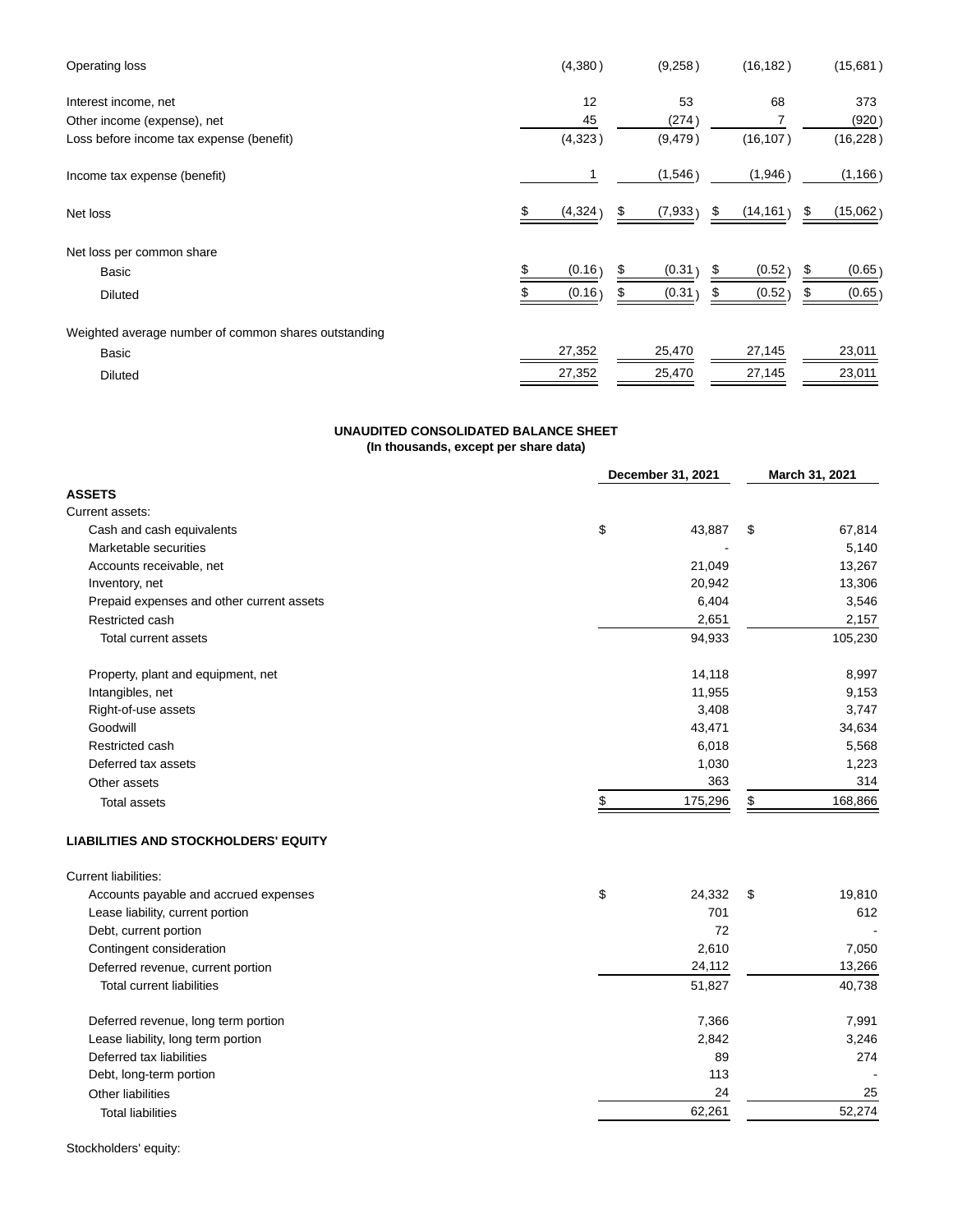| Common stock                               | 289         | 280         |
|--------------------------------------------|-------------|-------------|
| Additional paid-in capital                 | 1,132,155   | 1,121,495   |
| Treasury stock                             | (3,639)     | (3,593)     |
| Accumulated other comprehensive loss       | (296)       | (277)       |
| Accumulated deficit                        | (1,015,474) | (1,001,313) |
| Total stockholders' equity                 | 113.035     | 116,592     |
| Total liabilities and stockholders' equity | 175.296     | 168,866     |

# **UNAUDITED CONSOLIDATED STATEMENTS OF CASH FLOWS (In thousands)**

|                                                                   | Nine Months Ended December 31, |          |  |
|-------------------------------------------------------------------|--------------------------------|----------|--|
|                                                                   | 2021                           | 2020     |  |
| Cash flows from operating activities:                             |                                |          |  |
| Net loss                                                          | \$<br>(14, 161)<br>- \$        | (15,062) |  |
| Adjustments to reconcile net loss to net cash used in operations: |                                |          |  |
| Depreciation and amortization                                     | 4,009                          | 3,811    |  |
| Stock-based compensation expense                                  | 3,513                          | 2,597    |  |
| Provision for excess and obsolete inventory                       | 1,627                          | 1,610    |  |
| Deferred income taxes                                             | (2, 136)                       | (1,828)  |  |
| Change in fair value of contingent consideration                  | (4, 440)                       | 2,740    |  |
| Non-cash interest income                                          | (49)                           | (48)     |  |
| Other non-cash items                                              | 407                            | 291      |  |
| Unrealized foreign exchange loss on cash and cash equivalents     | (118)                          | 366      |  |
| Changes in operating asset and liability accounts:                |                                |          |  |
| Accounts receivable                                               | (4,528)                        | 6,376    |  |
| Inventory                                                         | (279)                          | 7,419    |  |
| Prepaid expenses and other assets                                 | 85                             | 6        |  |
| Accounts payable and accrued expenses                             | (236)                          | (7,894)  |  |
| Deferred revenue                                                  | 381                            | (5,255)  |  |
| Net cash used in operating activities                             | (15,925)                       | (4,871)  |  |
| Cash flows from investing activities:                             |                                |          |  |
| Purchase of property, plant and equipment                         | (710)                          | (1,574)  |  |
| Sale of marketable securities                                     |                                | 25,006   |  |
| Cash paid for acquisition, net of cash acquired                   | (11, 479)                      | (26,000) |  |
| Proceeds from the maturity of marketable securities               | 5,189                          |          |  |
| Change in other assets                                            | (56                            | (5)      |  |
| Net cash used in investing activities                             | (7.056)                        | (2,573)  |  |
| Cash flows from financing activities:                             |                                |          |  |
| Repurchase of treasury stock                                      | (46)                           | (927)    |  |
| Repayment of debt                                                 | (30)                           |          |  |
| Proceeds from public equity offering, net                         |                                | 51,477   |  |
| Proceeds from exercise of employee stock options and ESPP         | 125                            | 99       |  |
| Net cash provided by financing activities                         | 49                             | 50,649   |  |
| Effect of exchange rate changes on cash                           | (51)                           | 73       |  |
| Net decrease in cash, cash equivalents and restricted cash        | (22, 983)                      | 43,278   |  |
| Cash, cash equivalents and restricted cash at beginning of period | 75,539                         | 30,864   |  |
| Cash, cash equivalents and restricted cash at end of period       | \$<br>\$<br>52,556             | 74,142   |  |
|                                                                   |                                |          |  |

# **RECONCILIATION OF GAAP NET LOSS TO NON-GAAP NET LOSS (In thousands, except per share data)**

|          | Three Months Ended December 31. |  |        | Nine Months Ended December 31. |         |  |          |
|----------|---------------------------------|--|--------|--------------------------------|---------|--|----------|
|          | 2021                            |  | 2020   |                                | 2021    |  | 2020     |
| Net loss | (4.324)                         |  | 7.933) |                                | (14.161 |  | (15,062) |